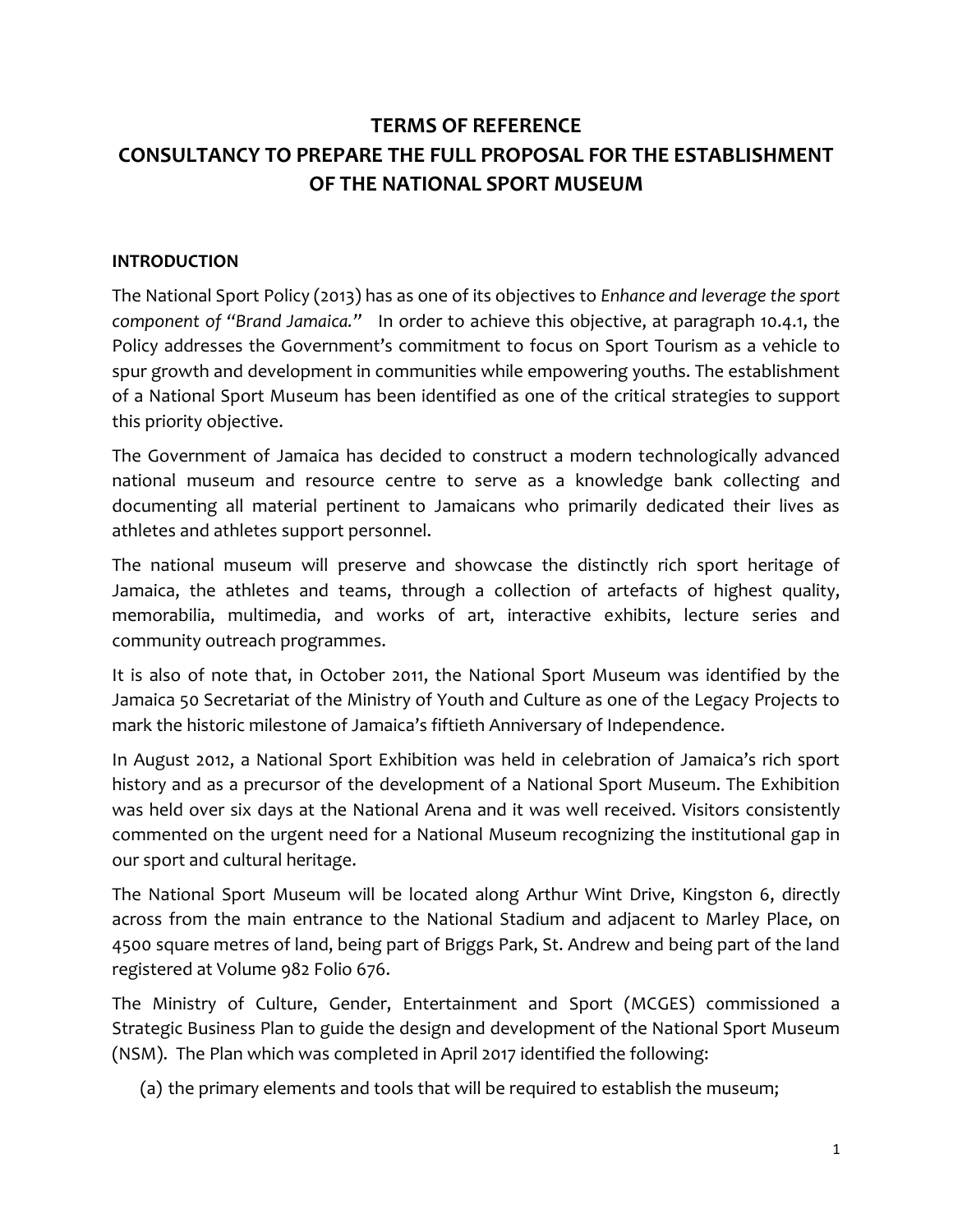- (b) the proposed phased implementation strategies; and
- (c) the accompanying budgets for the next three fiscal years 2018/19 2020/2021

Having secured the PIMC's approval of the concept for the establishment of a National Sport Museum, the Ministry of Culture, Gender, Entertainment and Sport is now seeking develop a comprehensive project proposal for the establishment of the Jamaica National Sport Museum which is intended to engage others, transform sport stories, and showcase Jamaica's extraordinary achievements in sport to inspire all Jamaicans and visitors to pursue excellence.

# **OBJECTIVE**

The objective of this consultancy is to prepare a comprehensive project proposal for the establishment of the Jamaica National Sport Museum which is intended to engage others, transform sport stories, and showcase Jamaica's extraordinary achievements in sport to inspire all Jamaicans and visitors to pursue excellence.

The consultancy referred to at caption is one of which will provide the services to satisfy the Objective.

# **SCOPE OF WORK OF THE CONSULTANCY TO PREPARE THE FULL PROPOSAL FOR THE ESTABLISHMENT OF THE NATIONAL SPORT MUSEUM**

The Ministry of Culture, Gender, Entertainment and Sport requires the services of a Consultant that will prepare the Full Proposal for the Establishment of the Jamaica National Sport Museum in keeping with the Public Sector Investment Management Secretariat (PIMSEC) Guidelines and Completing the PIMSEC Project Proposal Summary.

| <b>No</b>      | <b>ACTIVITY</b>                                | <b>DELIVERABLE</b> | <b>PAYMENT</b> |
|----------------|------------------------------------------------|--------------------|----------------|
| 1              | Development of Work plan                       | Work plan          | 15%            |
| $\overline{2}$ | Liaise with other consultants and prepare      | Options analysis   | 15%            |
|                | preliminary project options/proposals          |                    |                |
| $\overline{3}$ | Prepare draft proposal, taking into            | Draft project      |                |
|                | consideration the input of the architects, the | proposal,          |                |
|                | exhibit designer, the Quantity Surveyor, the   |                    | 25%            |
|                | market demand analysis, the recommended        |                    |                |
|                | marketing strategy & the draft business plan   |                    |                |
|                | as well as initial feedback from MCGES.        |                    |                |
| $\overline{4}$ | Finalize project proposal, based on further    | Final project      | 25%            |
|                | MCGES & stakeholder feedback                   | proposal           |                |
| 5              | Complete PIMSEC Project Proposal template      | PIMSEC project     | 20%            |
|                |                                                | proposal summary   |                |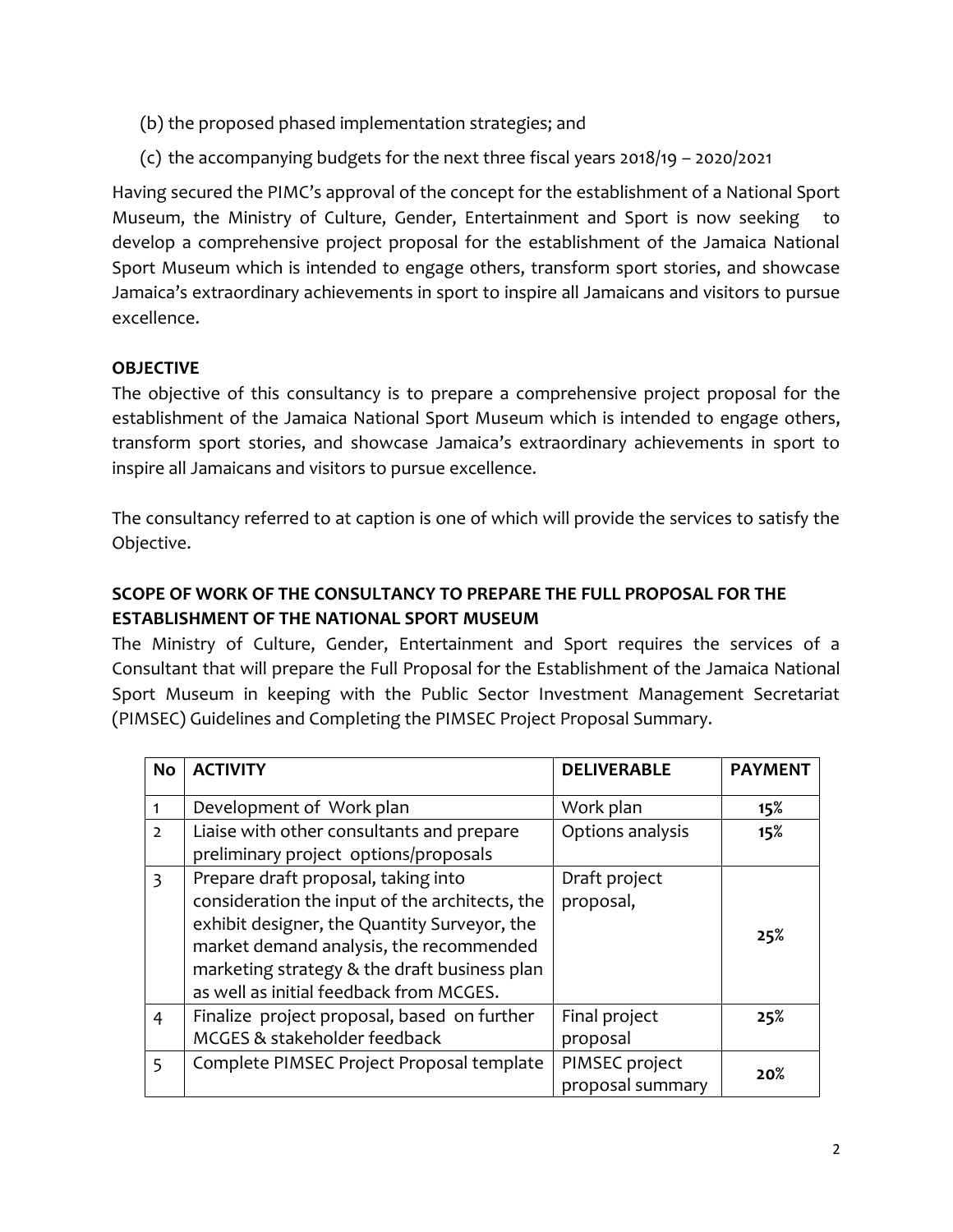#### **Activities:**

- 1. Liaise with all other Consultants the exhibit design consultant, the architectural consultant and the market demand consultant, as well as the Ministry and its key stakeholders for their outputs/inputs and or guidance with regards to the development of the project proposal.
- 2. Compile and present project options along with preliminary assessment of preferred option for the consideration and input of the MCGES.
- 3. Prepare the draft proposal with inputs from the consultants contracted to provide technical input in the design and development of the proposal.
- 4. Submit draft to the MCGES and its key stakeholders, for their review and feedback. The project proposal should be prepared based on the PIEF/PIMSEC guidelines.
- 5. Refine proposal(s) based on MCGES feedback and submit to the MCGES for final approval.
- 6. Complete PIMSEC Project Proposal template

## **Deliverables:**

- 1. Work plan
- 2. Options analysis
- 3. Draft proposal for presentation to MCGES/Project Oversight Committee
- 4. Final proposal
- 5. Completed PIMSEC Proposal template
- **a) Preparation of a detailed work plan** outlining the activities to be undertaken and the related timelines for execution.
- **b) Preparation of a full project proposal** for submission to the Public Investment Management Secretariat (PIMSEC), should be prepared in keeping with PIMSEC guidelines, and including content presented in the Strategic Business Plan for the architectural design phase and construction phase of the project.

The project proposal should address the phased implementation of the project and should include among other things:

- **•** Options analysis
- Results and risk matrices which should include climate risk;
- Monitoring and Evaluation framework
- Or incorporate the agreed architectural drawings and exhibit designs
- The costings reflected in the Bill of Quantities for construction;